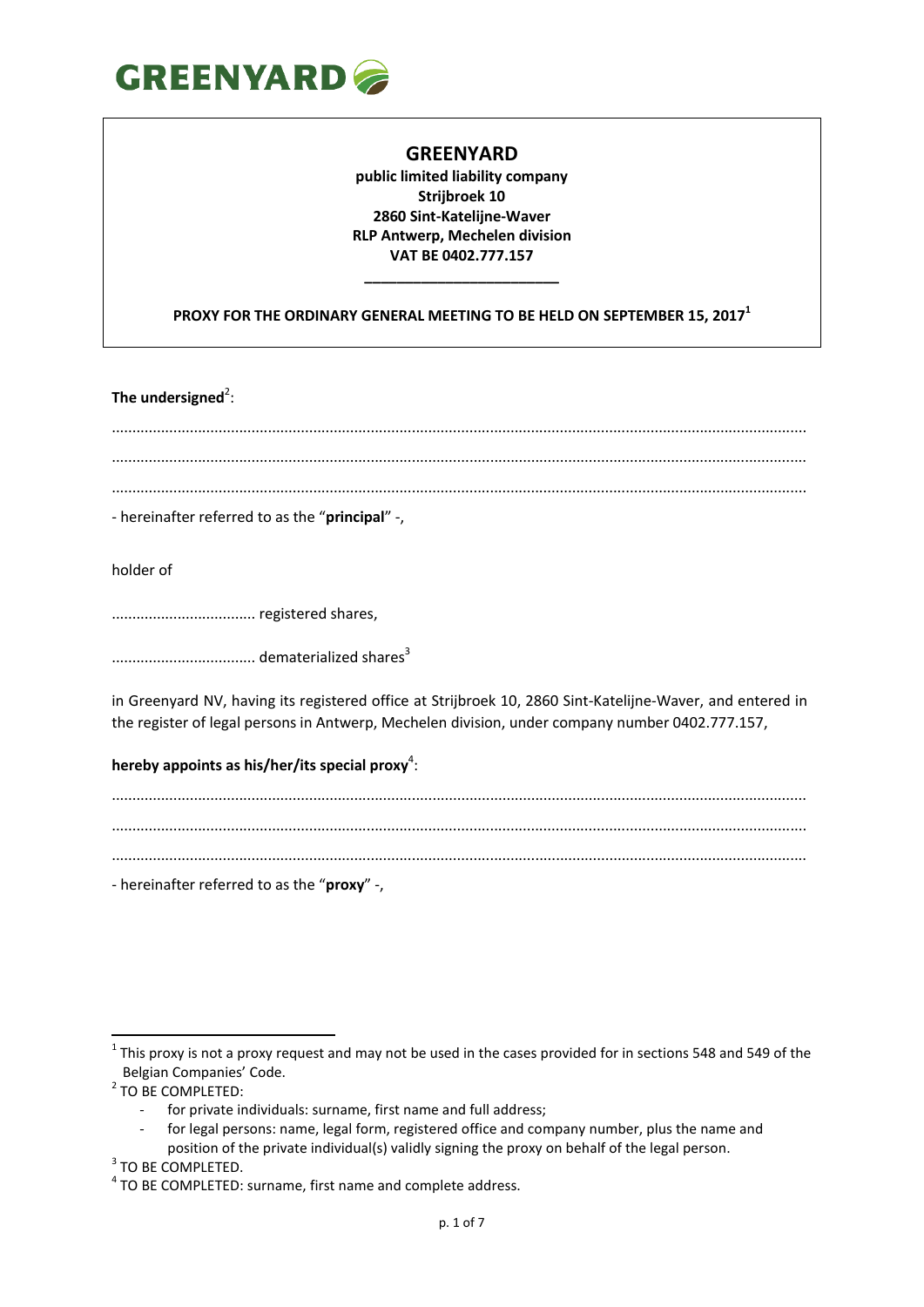

to whom the principal grants all powers to

**.** 

- (a) represent him/her/it at the **ordinary general meeting of Greenyard NV**, to be held on Friday, September 15, 2017 at 2 p.m. (CET) (immediately after the extraordinary general meeting), at the company's registered office, located at Strijbroek 10, 2860 Sint-Katelijne-Waver (Belgium),
- (b) take part on his/her/its behalf in all deliberations concerning the agenda items listed in the agenda and
- (c) vote in the manner indicated below on the agenda items listed in the agenda<sup>5</sup>:

#### **AGENDA FOR THE ORDINARY GENERAL MEETING**

First agenda item: perusal of the annual report by the board of directors and the report by the statutory auditor on the annual accounts and the consolidated financial statements regarding the financial year ending on March 31, 2017.

**Second agenda item:** discussion and approval of the annual accounts regarding the financial year ending on March 31, 2017, including the allocation of the result.

*Resolution proposal: the ordinary general meeting resolves to approve the annual accounts regarding the financial year ending on March 31, 2017, including the allocation of the result, as proposed by the board of directors.*

| For        |  |
|------------|--|
| Against    |  |
| Abstention |  |

**Third agenda item:** approval of the remuneration report regarding the financial year ending on March 31, 2017, including the remuneration accorded to the directors during the financial year ending on March 31, 2017.

*Resolution proposal: the ordinary general meeting resolves to approve the remuneration report regarding the financial year ending on March 31, 2017, including the remuneration accorded to the directors during the financial year ending on March 31, 2017.*

| For        |  |
|------------|--|
| Against    |  |
| Abstention |  |

<sup>&</sup>lt;sup>5</sup> In each case, please indicate how the proxy is to vote by ticking the appropriate box after the agenda item **and resolution proposal.**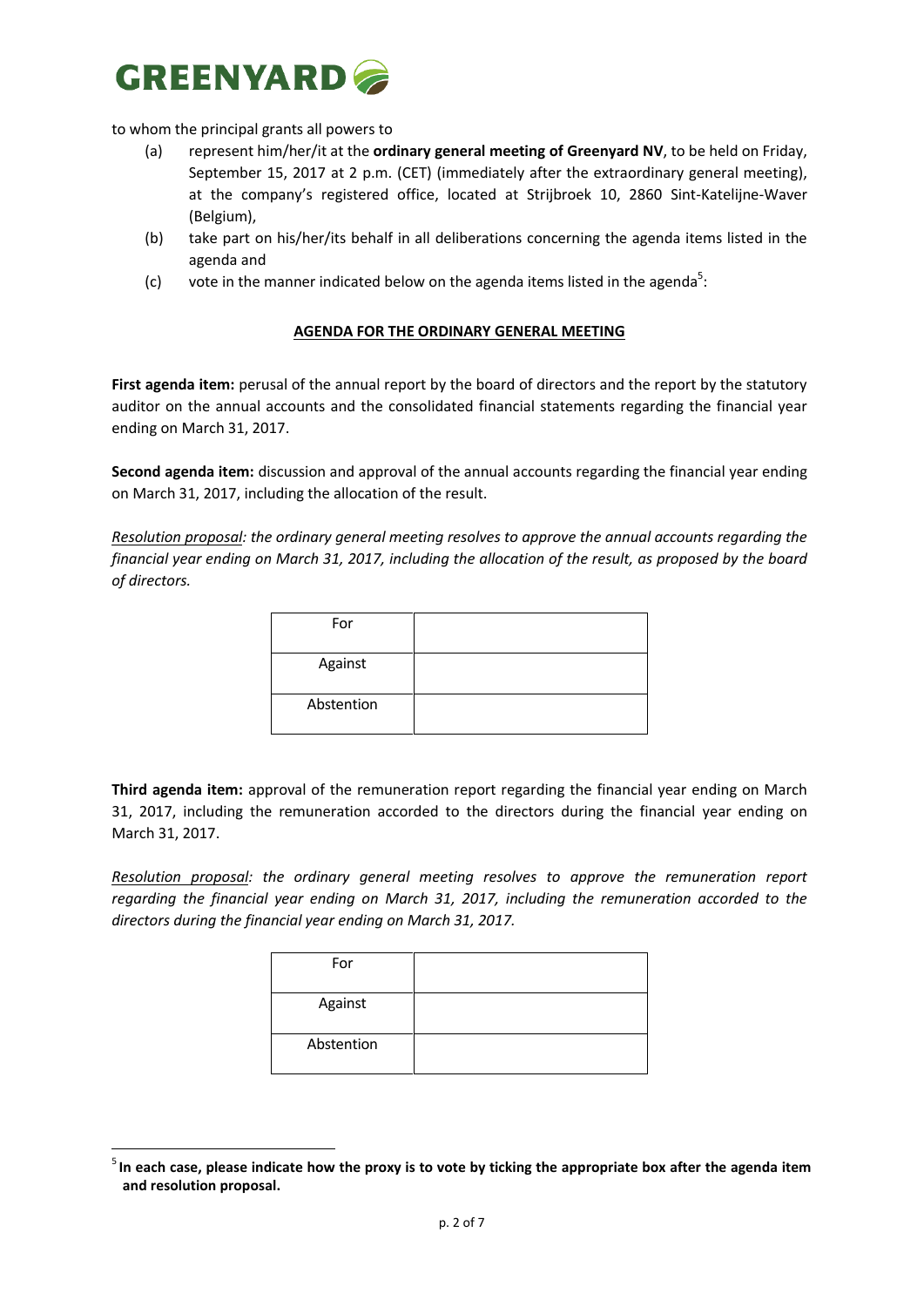**Fourth agenda item:** intimation and discussion of the consolidated financial statements regarding the financial year ending on March 31, 2017.

**Fifth agenda item:** notification of resignation of directors.

*Resolution proposal: the ordinary general meeting takes note of the resignation of:*

- *Mr Peter Gain, domiciled at London W148AA (United Kingdom), Holland Park, 22 Ilchester Place, as non-executive and non-independent director, with effect as of September 27, 2016;*
- *Mr Aalt Dijkhuizen, domiciled at 3961 CS Wijk bij Duurstede (the Netherlands), Dr. Cuypersstraat 11, as non-executive and independent director, with effect as of February 21, 2017;*
- *Mr Marc Wittemans, domiciled at 3110 Rotselaar, Beatrijslaan 91, as non-executive and nonindependent director, with effect as of June 21, 2017.*

| For        |  |
|------------|--|
| Against    |  |
| Abstention |  |

**Sixth agenda item:** discharge in favour of the directors and permanent representatives of the directorscompanies.

*Resolution proposal: the ordinary general meeting resolves to grant full, complete discharge to each director individually and to the permanent representatives of those directors that are companies, including the former directors and permanent representatives of the former directors-companies, viz. Mr Jozef Marc Rosiers, Argalix BVBA (represented by Mr Francis Kint in his capacity of permanent representative), Ardiego BVBA (represented by Mr Arthur Goethals in his capacity of permanent representative), The Marble BVBA (represented by Mr Luc Van Nevel in his capacity of permanent representative), Mr Peter Maenhout, Mr Peter Gain, Mr Aalt Dijkhuizen and Mr Marc Wittemans, for the performance of their duties during the financial year ending on March 31, 2017.*

| For        |  |
|------------|--|
| Against    |  |
| Abstention |  |

**Seventh agenda item:** discharge in favour of the statutory auditor and its permanent representatives.

*Resolution proposal: the ordinary general meeting resolves to grant full, complete discharge to the statutory auditor and to its permanent representatives, for the performance of their duties during the financial year ending on March 31, 2017.*

| --- |  |
|-----|--|
|     |  |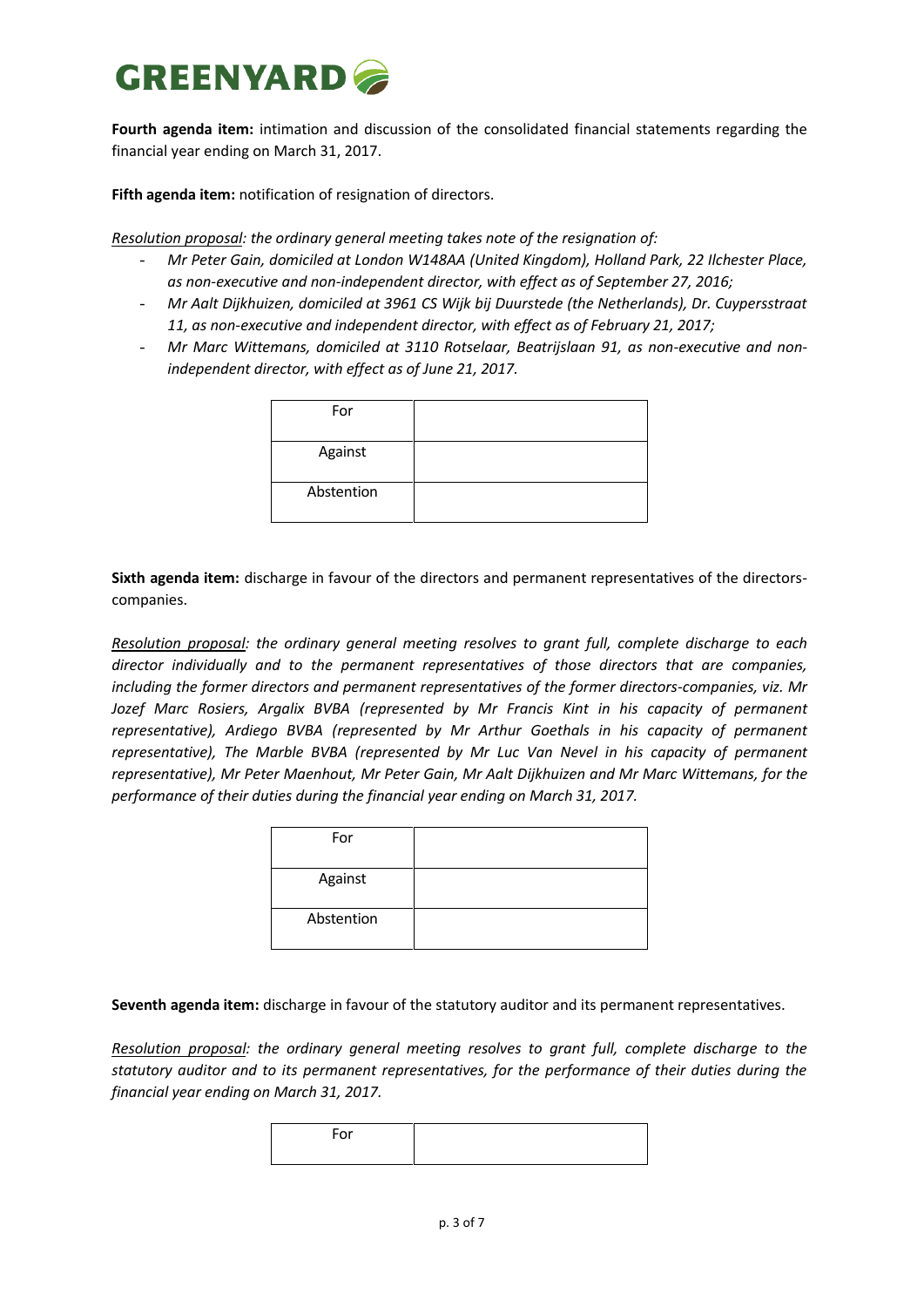

| Against    |  |
|------------|--|
| Abstention |  |

**Eighth agenda item:** definitive appointment of Aalt Dijkhuizen B.V., represented by Mr Aalt Dijkhuizen in his capacity of permanent representative, as non-executive and independent director.

*Resolution proposal: the ordinary general meeting resolves in accordance with section 519 of the Belgian Companies' Code to definitively appoint Aalt Dijkhuizen B.V., represented by Mr Aalt Dijkhuizen in his capacity of permanent representative, having its registered office at 3961 CS Wijk bij Duurstede (the Netherlands), Dr. Cuypersstraat 11, which was co-opted by the board of directors of February 21, 2017 in replacement of Mr Aalt Dijkhuizen, who voluntarily resigned with effect as of that date, as non-executive and independent director of the company for a period which ends immediately after the ordinary general meeting in 2020 regarding the financial year ending on March 31, 2020. The ordinary general meeting takes note of the fact that the director concerned fulfils the conditions of independence as set out in section 526ter of the Belgian Companies' Code. The ordinary general meeting resolves that its mandate will be remunerated on the same basis as those of the other non-executive directors.*

| For        |  |
|------------|--|
| Against    |  |
| Abstention |  |

**Ninth agenda item:** dispensation with the application of section 520*ter*, second paragraph of the Belgian Companies' Code for the current financial year ending on March 31, 2018.

*Resolution proposal: the ordinary general meeting resolves to approve dispensation with the application of section 520ter, second paragraph of the Belgian Companies' Code for the current financial year ending on March 31, 2018.* 

| For        |  |
|------------|--|
| Against    |  |
| Abstention |  |

**Tenth agenda item:** amendment of the remuneration policy for non-executive directors.

*Resolution proposal: the ordinary general meeting resolves to amend the remuneration policy for nonexecutive directors of the company with effect as from April 1, 2016 in such a way that the annual fixed remuneration and attendance fees which the non-executive directors receive for the performance of their mandate as director, cover all costs, with the exception of the international travel expenses incurred by the non-executive directors domiciled outside Belgium in carrying out their mandate.*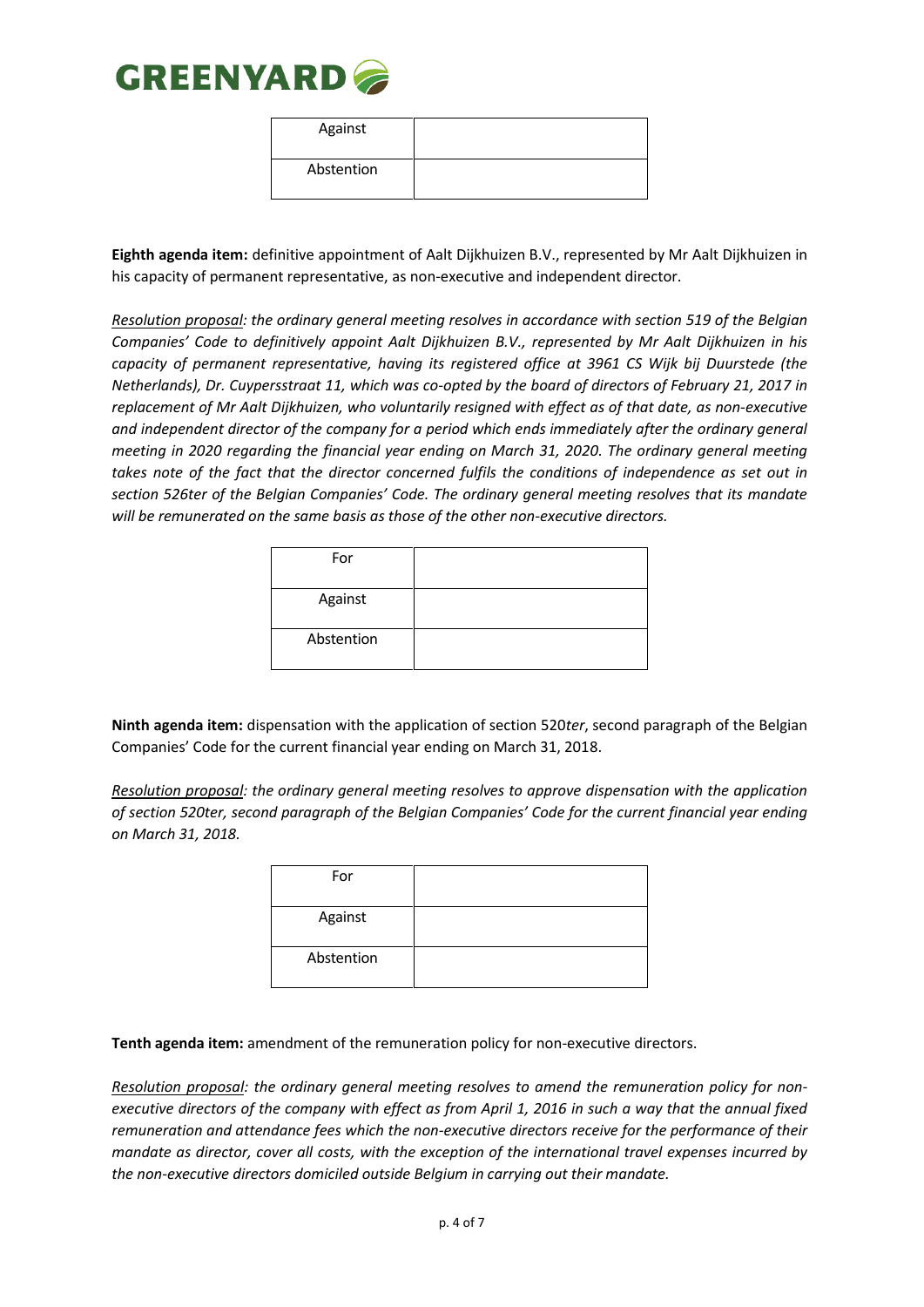

| For        |  |
|------------|--|
| Against    |  |
| Abstention |  |

**Eleventh agenda item:** approval of change of control provisions according to section 556 of the Belgian Companies' Code.

*Resolution proposal: the ordinary general meeting resolves in accordance with section 556 of the Belgian Companies' Code to approve and, in so far as necessary, ratify (i) clause 10.1 ('Exit') of the € 375,000,000 Facilities Agreement of December 22, 2016 between the company and certain of its subsidiaries (as 'Original Borrowers' and 'Original Guarantors'), of the one part, and KBC Bank NV (as 'Coordinator'), BNP Paribas Fortis SA/NV, ING Belgium NV/SA, KBC Bank NV (as 'Bookrunning Mandated Lead Arrangers'), ABN Amro Bank N.V., Belfius Bank NV, Coöperatieve Rabobank U.A. (as 'Mandated Lead Arrangers'), and ING Bank N.V. (as 'Agent' and 'Security Agent'), of the other part (the "Facilities Agreement"); (ii) condition 6(a) ('Conversion Period and Conversion Price'), condition 6(b)(x) ('Adjustment of Conversion Price') and condition 7(d) ('Redemption at the Option of Bondholders') of the Terms and Conditions in the Subscription Agreement of December 8, 2016 relating to € 125,000,000 3.75% guaranteed convertible bonds between Greenyard Fresh Holding BE NV (formerly known as FieldLink NV) (as 'Issuer') and the company (as 'Guarantor'), of the one part, and Joh. Berenberg, Gossler & Co. KG, Frankfurt Branch and BNP Paribas Fortis SA/NV (as 'Joint Global Coordinators') and Bank Degroof Petercam SA/NV, KBC Bank NV and Daiwa Capital Markets Europe Limited (as 'Joint Bookrunners'), of the other part (the "Subscription Agreement"); and (iii) any other clause of (a) the Facilities Agreement and the Subscription Agreement and (b) all other documents and transactions relating to the Facilities Agreement and the Subscription Agreement granting rights to third parties affecting the assets of Greenyard NV or causing a debt or an undertaking for the company, whenever the exercise of such rights depends on the launch of a public takeover bid on the shares of Greenyard NV or a change of control thereof.* 

| For        |  |
|------------|--|
| Against    |  |
| Abstention |  |

\*\*\*

#### **POWERS OF THE PROXY**

The aforementioned proxy may, on the basis of this proxy, vote on behalf of the undersigned principal or abstain from voting on all proposals for resolution regarding the agenda items at the ordinary general meeting, as the case may be in accordance with the above voting instructions.

In addition, the principal grants the proxy all powers (i) to take part in all other general meetings that might subsequently be held with the same agenda in the event that the first general meeting cannot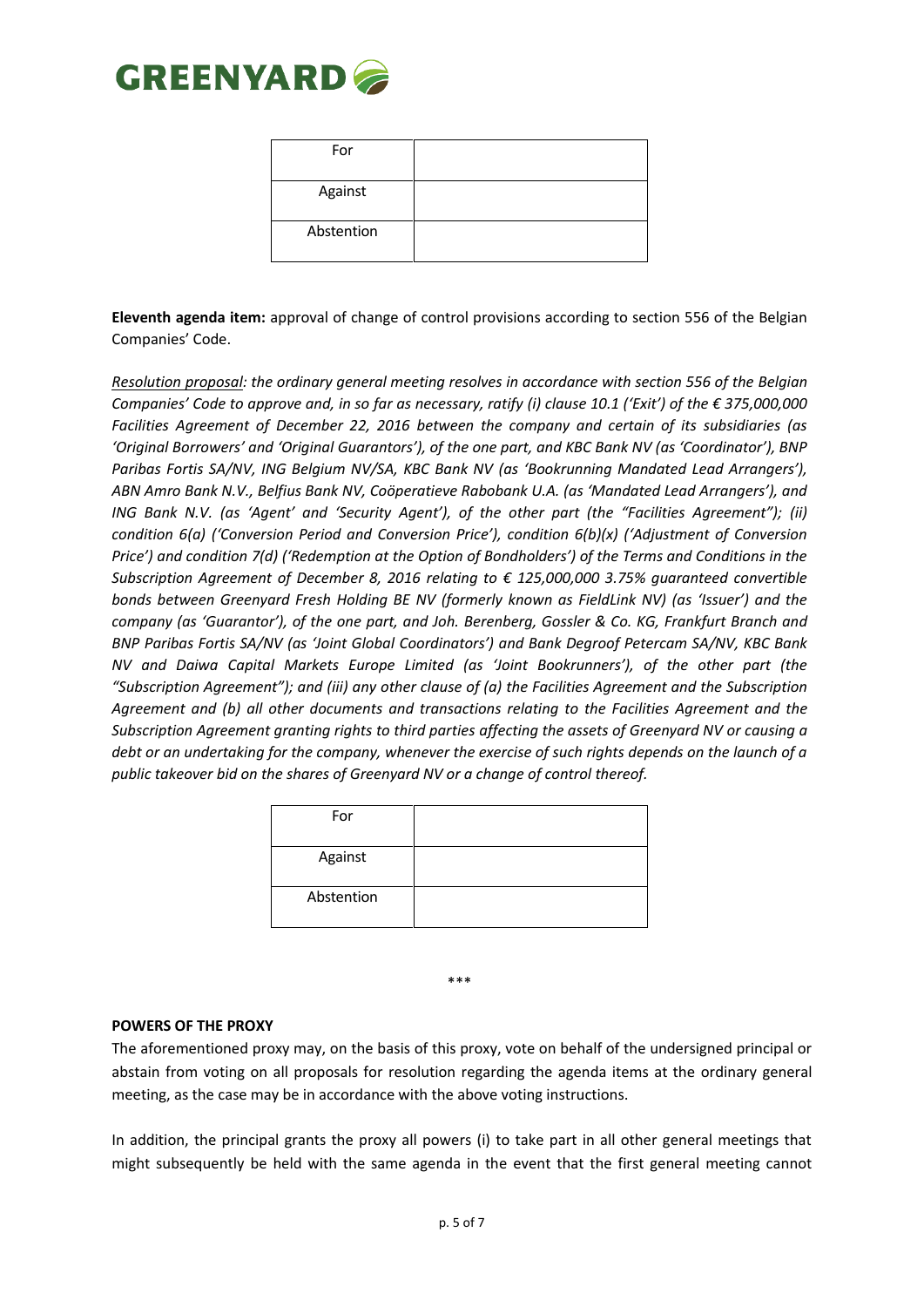validly deliberate and resolve, (ii) to cast all votes, (iii) to agree to or reject all amendments, (iv) to sign all deeds, minutes and attendance lists, (v) to make all declarations, including a declaration of dispensation with the deadlines and formalities for calling the meeting as provided for in sections 533 and 535 of the Belgian Companies' Code, (vi) to substitute another in his/her place and (vii) in general, to do all that is necessary or useful, even if not expressly provided for.

The undersigned principal undertakes to hold the proxy harmless for any loss that he/she might incur as a result of any act engaged in execution of this proxy, providing always that he/she shall have adhered to the limits of his/her authority. The undersigned principal furthermore undertakes to not demand the nullity of any resolution voted in favour of by the proxy and not to claim any compensation from him/her, providing always that said proxy shall have adhered to the limits of his/her authority.

### **IMPORTANT NOTICES**

Appointment of a proxy (whether a shareholder or otherwise) by a shareholder is effected by means of this form of proxy, which must be signed by the shareholder. A shareholder wishing to be represented must comply with the participation formalities of prior registration and confirmation of participation as set forth in the notice calling the ordinary and extraordinary general meeting. For any given general meeting, the shareholder may appoint only one person as a proxy, unless exceptions are provided in the Belgian Companies' Code.

To be valid, the company must be given notice of the proxy by ordinary post (Greenyard NV, for the attention of Ms Fran Ooms, legal counsel, Strijbroek 10, 2860 Sint-Katelijne-Waver (Belgium)) or e-mail (fran.ooms@greenyard.group) **no later than Friday, September 8, 2017**.

Without prejudice to the possibility in accordance with section 549, second paragraph, of the Belgian Companies' Code of deviating from (any) voting instructions in certain circumstances, the proxy shall cast his/her vote in accordance with the voting instructions of the shareholder that appointed him/her. The proxy must keep a register of the voting instructions for at least one year and confirm, on the shareholder's request that he/she abided by the voting instructions.

As stated in the notice calling the ordinary and extraordinary general meeting (and according to the procedures set down therein), one or more shareholders that alone or collectively own three per cent (3%) of the company's share capital may make use of their right according to section 533*ter* of the Belgian Companies' Code to have one or more items placed on the agenda and to lodge resolution proposals with regard to items included or to be included on the agenda.

As the case may be, the company will make the forms that can be used for voting by proxy available to its shareholders no later than Thursday, August 31, 2017, on its website (www.greenyard.group, under Investor Relations, Corporate Governance, General Shareholders' Meetings), supplemented with the additional items and the relevant resolution proposals that might be placed on the agenda and/or with just any resolution proposals that might be formulated.

In that case, the following rules will apply:

- (a) If this proxy has been validly notified to the company prior to publication of the supplemented agenda for the ordinary general meeting (i.e. no later than Thursday, August 31, 2017), this proxy shall remain valid for the items on the agenda for which it was given;
- (b) If the company has published a supplemented agenda containing one or more new resolution proposals for items that were originally contained on the agenda, the proxy may deviate from